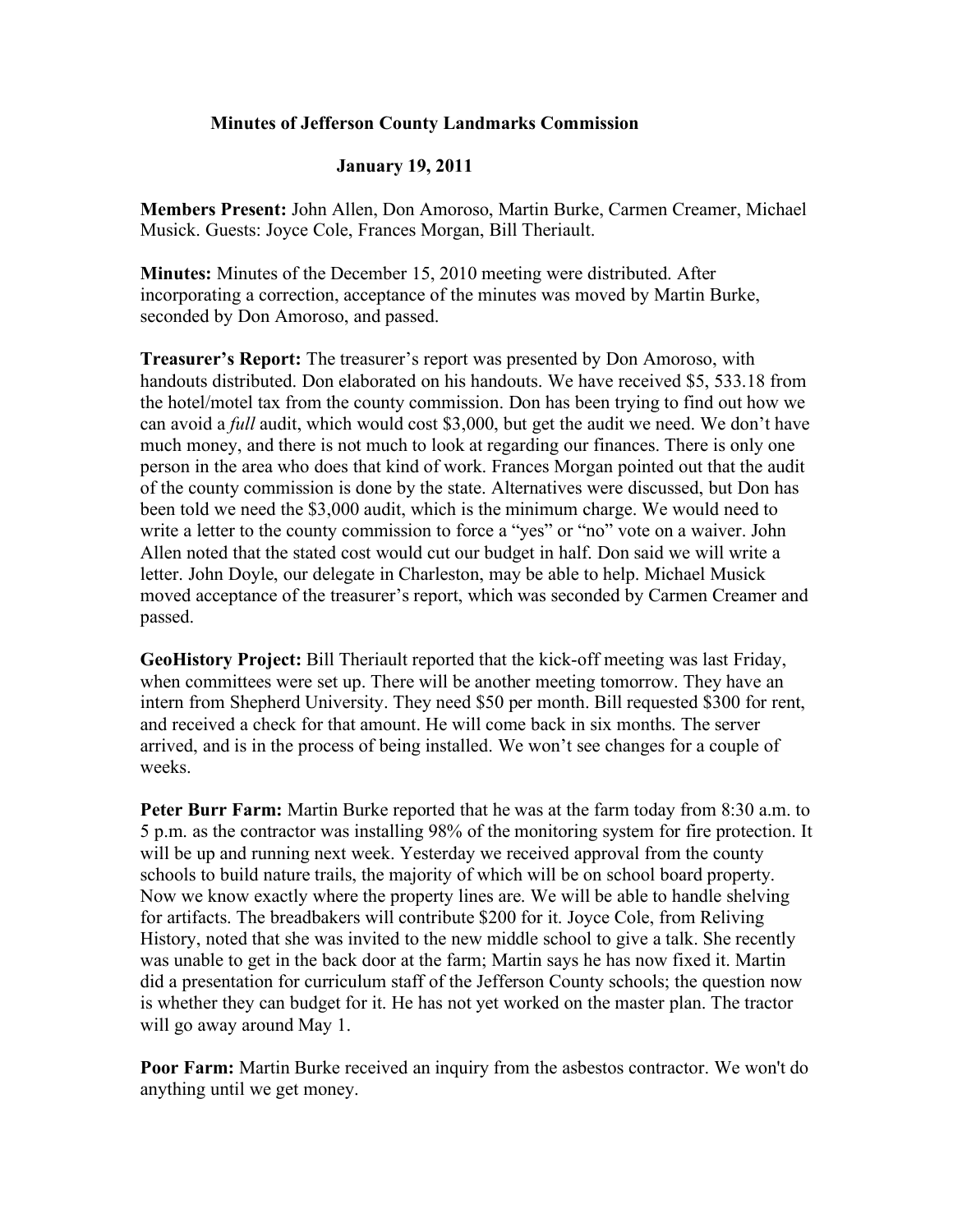**Site Review:** John Allen displayed a plat for the Payne's Ford subdivision. Carmen Creamer noted that the original area for the development was huge. John Allen remarked that the development has been planned in a sensitive way to avoid historic resources. There was discussion of this project, with comment by Frances Morgan. The density has been considerably reduced, and now consists of 36 lots in Jefferson County, with 31 acres developed, leaving 111 acres open. It looks pretty good for sight lines. We need to write a letter saying that there will be no negative effect on historic resources. A plan to build a new cell tower on the Maryland side of the Potomac was noted, but John Allen pointed out that it is out of our jurisdiction. Martin Burke said it's in Pleasant Valley, and John said it won't effect West Virginia. We received a letter from Cultural History about Flowing Springs walking trails. We have no concerns about these trails. At our next meeting we will discuss a proposed cell tower on the West Virginia line toward Berryville.

**Website:** Martin Burke reported that January updates have been made, though Dwayne could be a little more prompt. We are adding new content. Martin has been working on the county landmarks section, which was discussed. We have no indication of why places were put on the county landmarks list in the 1970s. Bill Theriault said that there is information on all of them *somewhere,* which was followed by discussion.

**Meeting with Farmland Protection and Land Trust:** This will take place February 2 at 1:30 in Middleway. The Freshwater Institute and commissioners Widmyer and Morgan have been invited. John Allen observed that the Preservation Alliance of West Virginia wants to help the Eastern Panhandle. The hope is to identify specific properties, and it could be a really good thing. This was discussed.

**Cement Mill:** Martin Burke has been talking with the landowner's attorney in Dickerson, MD. They got closer to setting a price. We sent an appraisal to the West Virginia Department of Highways. \$375,000 is the price they now have. It is appraised at \$339,000. Martin explained the process and negotiations. He thinks the purchase will happen. Negotiations continue.

**PATH:** (John Allen recused himself for the period when this subject was considered). Martin Burke stated that on December 10 the commission staff urged dismissal of the proposal. The Public Service Commission said that because of special conditions they will allow more time. An evidentiary hearing will occur October 11-26, 2011, with a decision by February 9, 2012. Frances Morgan commented. Martin said "stay tuned."

**Upcoming Events, Miscellaneous:** Michael Musick read a letter dated January 14 and addressed to him by Nichelle Adams Hosby, Executive Assistant to the Jefferson County Commission, noting that his term on the HLC will expire on March 6, 2011, and asking that until someone is appointed for another three year term he continue to serve. The position will be advertised, and if Musick wishes to be considered for another term he must so state in writing. Musick said that he would be willing to again serve, after which HLC members made suggestions for what should be mentioned in the written statement,